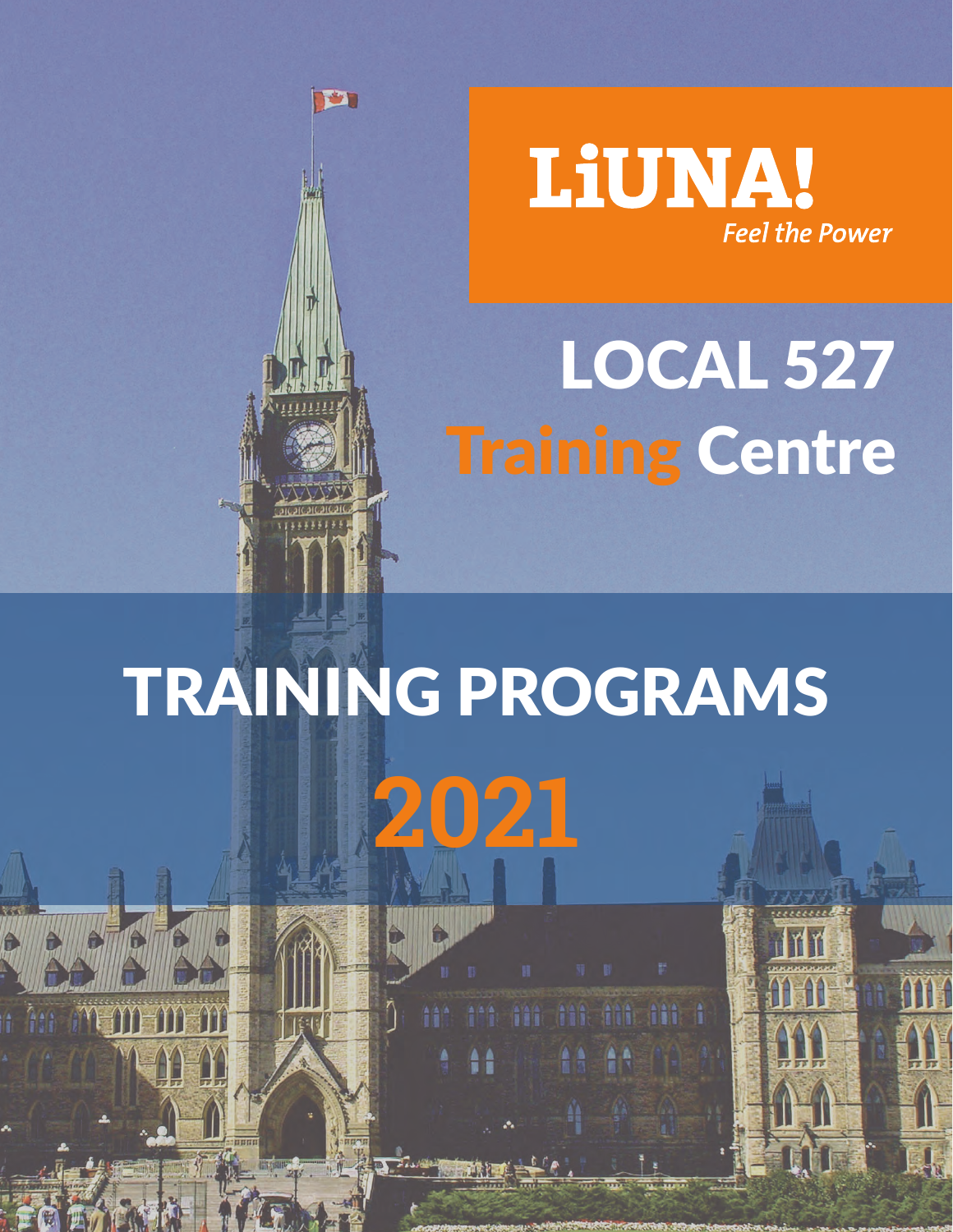

## **LiUNA** LOCAL 527 TRAINING & EDUCATION TRUST FUND

**6 Corvus Court, Nepean, Ontario K2E 7Z4 Tel: (613) 723-2141 Fax: (613) 723-6142**

#### **Re: COVID-19 Protocol while attending Training Programs**

- 1. Pre-screening will be completed before entering into the Training Centre, you will be required to fill out the screening questions and temperature checks will be taken, once cleared you will be provided the classroom location.
- 2. You will be required to arrive **30 minutes before** the training program start time, if you arrive after the start time you will not be able to attend, and you will be required to contact the training centre and reschedule.
- 3. You will be required **to remain in class at all times**, scheduled breaks will be provided.
- 4. If you have any fever, cough, cold or flu-like symptoms please do not attend the training program. The instructor has the right to deny participation to the training program to anyone showing symptoms.
- 5. You will not be able to participate in the training program if you were recently exposed to someone that tested positive with COVID-19, or if you were recently diagnosed with COVID-19.
- 6. You will be required to practice physical distancing while at the training centre this includes in class, in the hallways, washrooms and outdoors. (6 feet, 2 metres)
- 7. You will be required to bring and wear your own mask or face covering to participate. **Masks are MANDATORY** inside the Training Centre at all times.
- 8. You will be required to wash your hands with soap and water thoroughly (minimum 20 seconds) and sanitize your hands before you reenter the classroom after any scheduled breaks.
- 9. Once the training program you are participating in is completed, we ask that you leave the Training Centre so that the classroom can be cleaned and sanitized for the next day.
- 10. If you are participating in training and require to schedule additional training programs, we ask that you do not wait in the hallways to get this completed, please call the training centre when you arrive home.

We are presently facing difficult challenges with the COVID-19 pandemic and LIUNA Local 527 Training & Education Centre is working diligently to protect the health and safety of the members and staff of Local 527.

We appreciate your support and understanding in helping us control the spread of the virus to ensure that we all remain healthy and safe.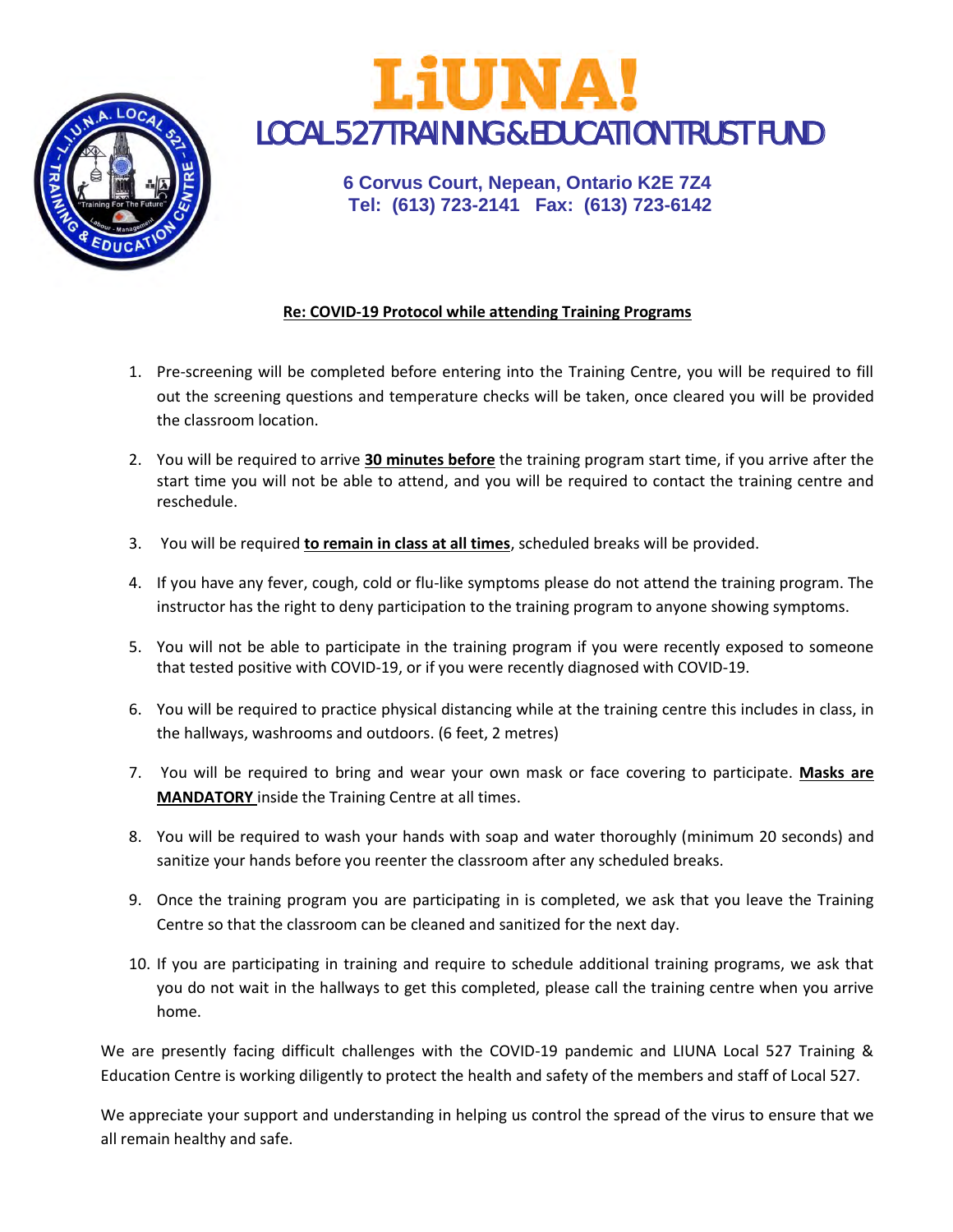

## LIUNA! LOCAL 527 TRAINING & EDUCATION TRUST FUND

#### **6 Corvus Court, Nepean, Ontario K2E 7Z4 Tél: (613) 723-2141 Fac: (613) 723-6142**

#### **Sujet: Protocole COVID-19 pour participation aux sessions de formation**

- 1. Le pré-dépistage sera effectué avant d'entrer dans le Centre de formation; vous devrez répondre aux questions de dépistage et une vérification de votre température sera effectuée. Une fois autorisé, vous recevrez l'emplacement de votre salle de classe.
- 2. Vous devrez arriver **30 minutes avant** l'heure de début de la session de formation. Si vous arrivez après l'heure de début, vous ne pourrez pas y assister et vous devrez contacter le Centre de formation pour reporter votre session.
- 3. Vous devrez **rester en classe en tout temps**; des pauses planifiées seront prévues.
- 4. Si vous avez de la fièvre, une toux, un rhume ou des symptômes pseudo-grippaux, nous vous demandons de ne pas assister à la session de formation. L'instructeur a le droit de refuser la participation à la session de formation à toute personne présentant des symptômes.
- 5. Vous ne pourrez pas participer à la session de formation si vous avez récemment été exposé à quelqu'un qui a testé positif au COVID-19 ou si vous avez récemment été diagnostiqué avec le COVID-19.
- 6. Vous devrez pratiquer la distanciation physique durant votre présence au Centre de formation, incluant dans les salles de classe, les couloirs, les toilettes et à l'extérieur. (6 pieds, 2 mètres) ,
- 7. Vous devrez apporter et porter votre propre masque ou un couvre-visage pour participer. **Les masques sont OBLIGATOIRES** en tout temps à l'intérieur du Centre de formation
- 8. Vous devrez vous laver les mains soigneusement avec du savon et de l'eau (minimum 20 secondes) et vous désinfecter les mains avant de retourner en classe après les pauses prévues.
- 9. Lorsque la session de formation à laquelle vous participez est terminée, nous vous demandons de quitter immédiatement le Centre de formation afin que la salle de classe puisse être nettoyée et désinfectée pour le lendemain.
- 10. Si vous participez à une session de formation et avez besoin de planifier des sessions de formation supplémentaires, nous vous demandons de ne pas attendre dans les couloirs pour se faire; veuillez téléphoner le Centre de formation lorsque vous arriverez à la maison.

Nous sommes actuellement confrontés à des défis difficiles en raison de la pandémie du COVID-19 et le Centre de formation et d'éducation de la Section locale 527 travaille diligemment pour protéger la santé et sécurité des membres et du personnel de la Section locale 527.

Nous apprécions votre soutien et compréhension en nous aidant à contrôler la propagation du virus afin de nous assurer que tous restent en santé et en sécurité.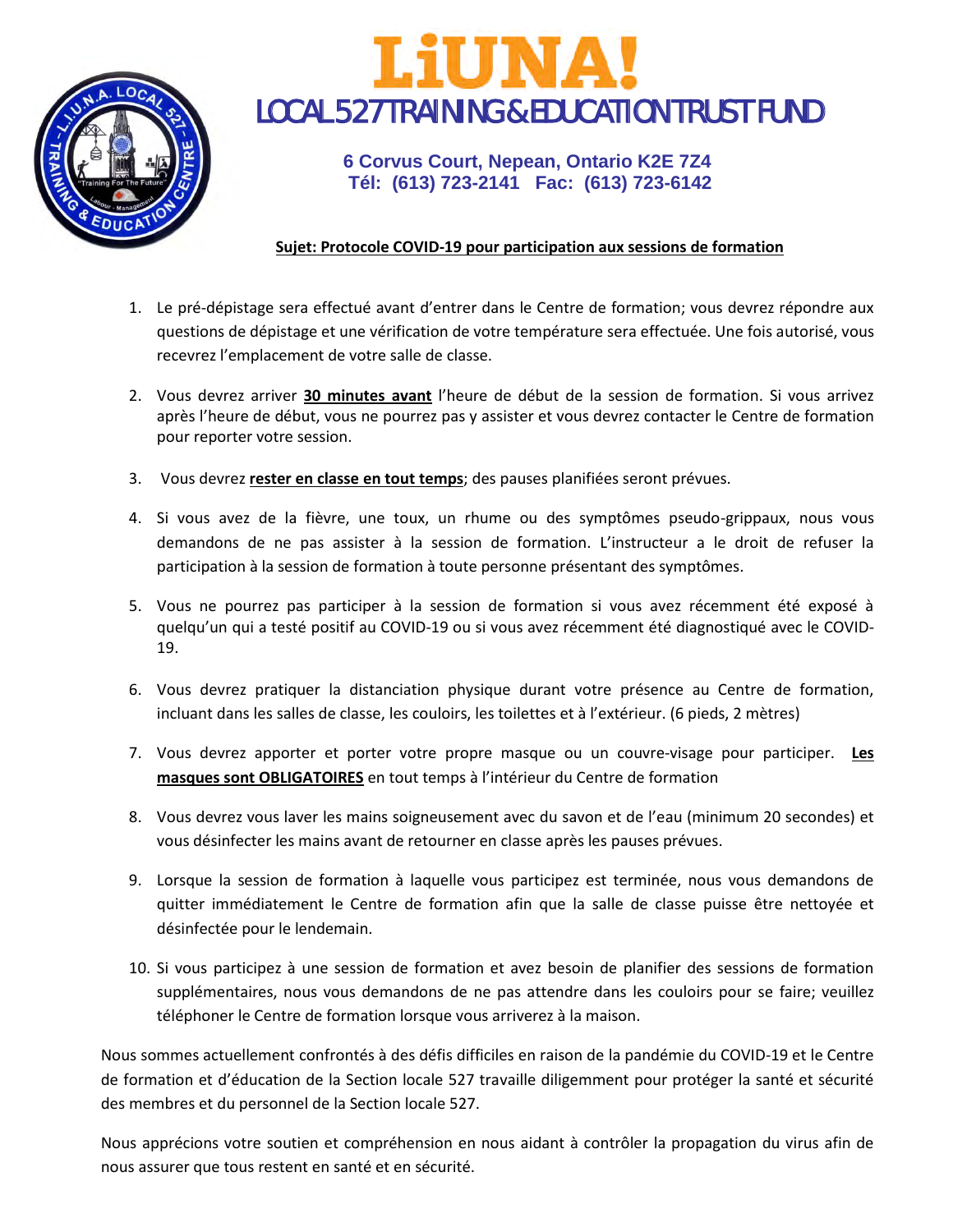## **Registration and Training Requirements**

Registration for all programs opens 30 days in advance only. Please contact the Training Centre to register for any programs 613-723-2141; no early registrations will be accepted.

All trainees must have completed and have a valid WHMIS and Working at Heights certificate in order to participate in any training programs. (and be dispatched to employment)

It is mandatory that all Apprentices register and attend the Apprenticeship Training in order to complete the necessary in school levels of training in order to complete and certify as a Construction Craft Worker. Notice will be provided of the registration time for the upcoming dates.

In order to participate in the (CWB) Welding Program, you must have been a member of LIUNA Local 527 for a minimum of three (3) years and you must provide a "Near Sighted" eye exam that has been completed in the last 3 Months.

Please contact the Training Centre to obtain the instruction form for the exam.

In order to participate in the CWB recertification, proof of expired "CWB Certification" will be required or proof of Welding experience or training will be required.

Personal Protective Equipment (PPE) will be required for certain programs being offered. You are required to bring your Hard Hat and CSA approved Foot Wear. Please note that proper outdoor clothing may also be required.

For further program information please visit: For further program information please visit: **Due to COVID -19 restrictions start times will be 8am or 9am and will be confirmed upon registration.**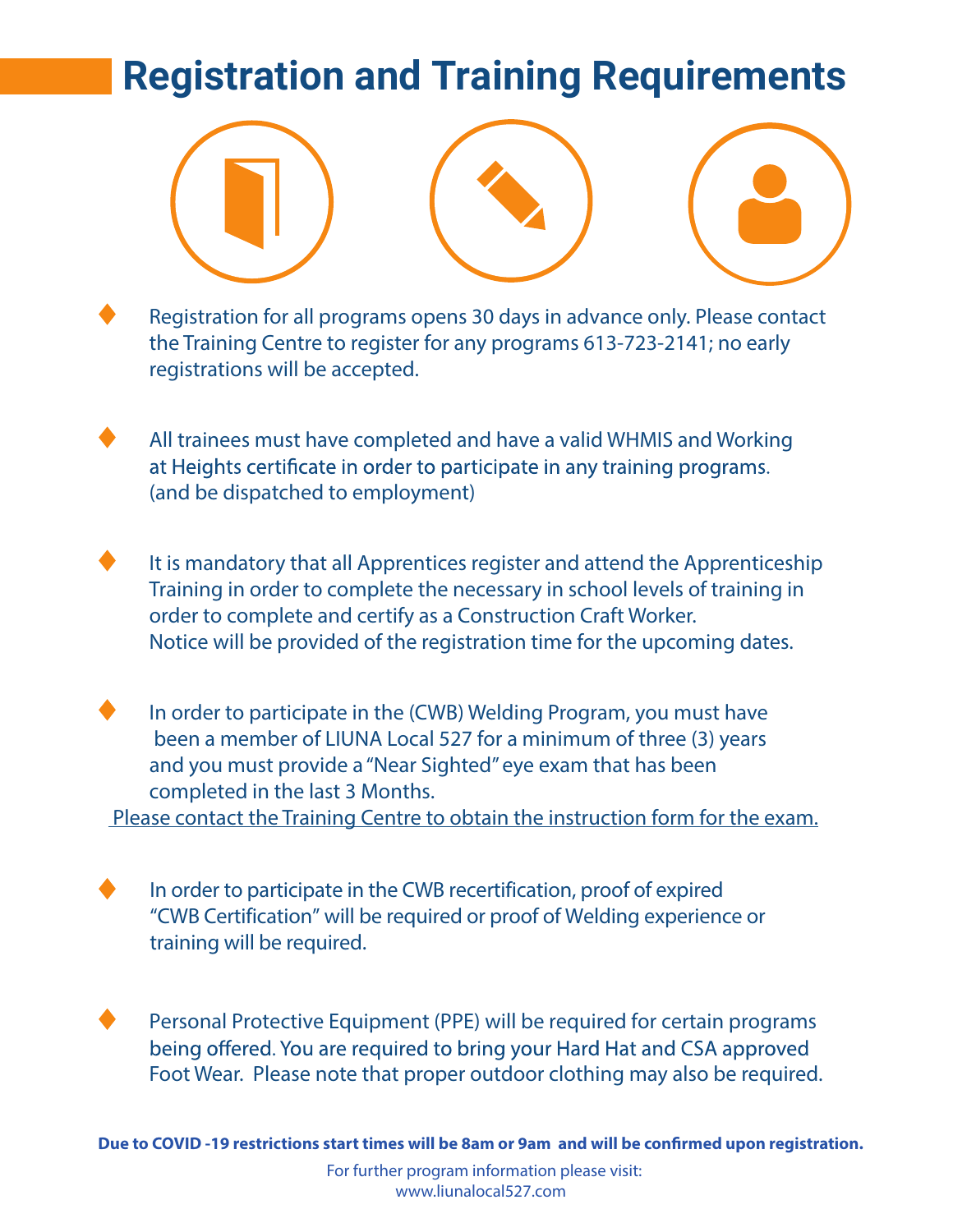If you have not completed the "Mandatory Health & Safety Awareness" program please go to**:**

**https://www.labour.gov.on.ca/english/hs/elearn/worker/foursteps.php https://www.labour.gov.on.ca/french/hs/elearn/worker/foursteps.php**

Once completed please provide a copy of your certificate to the Training Centre so that we can add it to your completed training. This program is only needed to be taken one time with no updates

For more information on programs please visit our website at **www.liunalocal527.com**

#### **Program Update Requirements**

- WHMIS 2015 GHS/WHMIS 2015 GHS Update & Review must be completed annually WHMIS 2015 GHS/WHMIS 2015 GHS Update & Review must be completed annually. Please contact the Training Centre to obtain a PIN# to complete the program on line. 613-723-2141
- Propane Certificates must be updated every 3 years
- Pipeline Construction Safety Training (PCST) must be updated every 3 years Pipeline Construction Safety Training (PCST) must be updated every 3 years (please contact the union office to obtain a PIN number)
- $A$ l equipment programs must be updated every  $3$ All equipment programs must be updated every 3 years
- First aid & CPR must be updated every 3 years
- Working at Heights must be updated every 3 years. In order to participate in the Working at Heights must be updated every 3 years. In order to participate in the Working at Heights Update you will require to have your Ministry of Labour Working at Heights Update you will require to have your Ministry of Labour Certificate number if you haven't completed the initial program at the training centre



**Due to COVID -19 restrictions start times will be 8am or 9am and will be confirmed upon registration.**

For further program information please visit: www.liunalocal527.com www.liunalocal527.com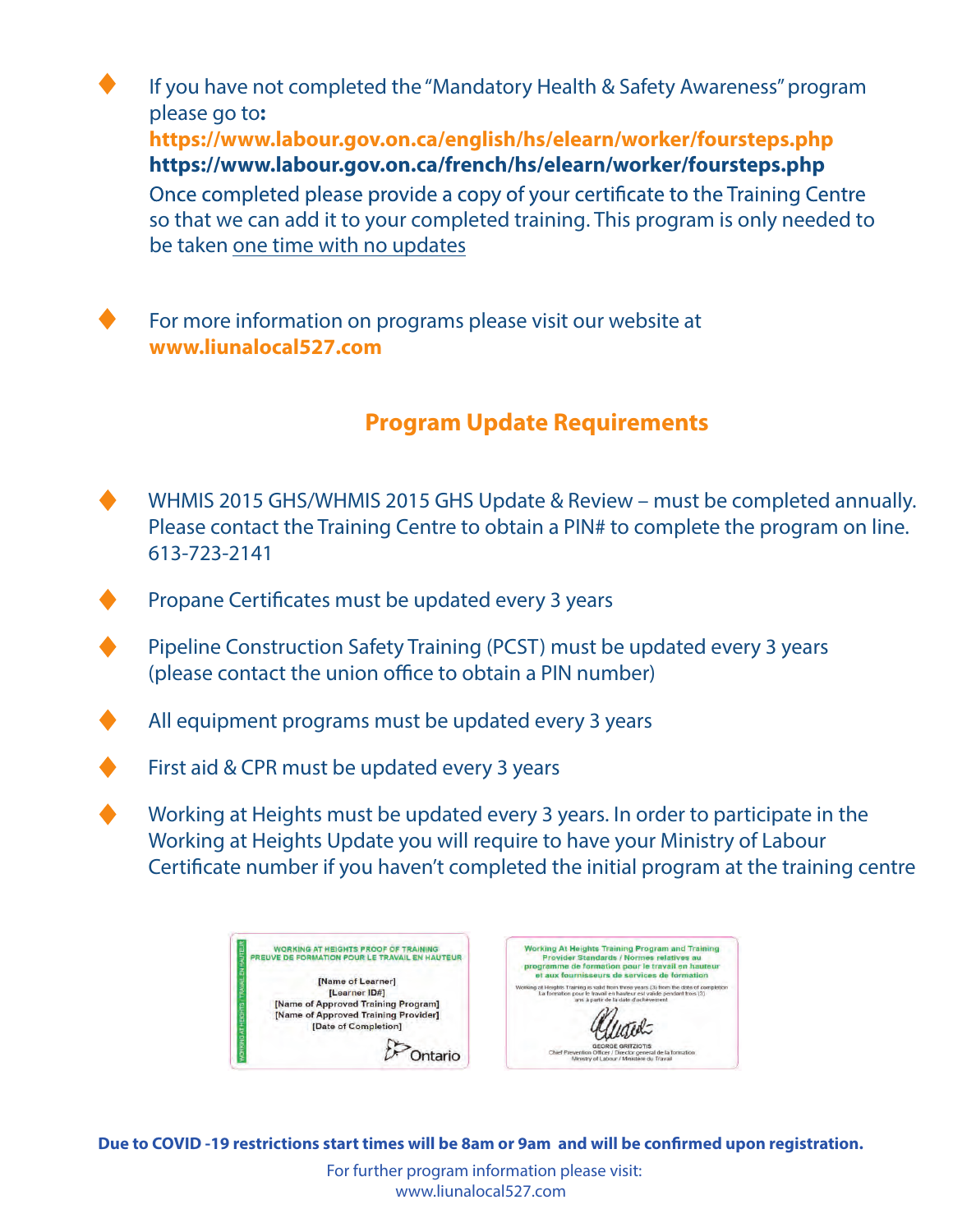| <b>Program</b>                                                                                         | <b>Date</b>                                                                                                                                                                                                                                                                                                                                                                                                                                                                                                                                                                                                                                                                                                                                                                        |
|--------------------------------------------------------------------------------------------------------|------------------------------------------------------------------------------------------------------------------------------------------------------------------------------------------------------------------------------------------------------------------------------------------------------------------------------------------------------------------------------------------------------------------------------------------------------------------------------------------------------------------------------------------------------------------------------------------------------------------------------------------------------------------------------------------------------------------------------------------------------------------------------------|
| <b>Asbestos Abatement 253W</b><br>$(3$ Days)                                                           | <b>Wednesday January 20 - Friday January 22</b><br><b>Wednesday March 3 - Friday March 5</b><br><b>Monday April 12 - Wednesday April 14</b>                                                                                                                                                                                                                                                                                                                                                                                                                                                                                                                                                                                                                                        |
| <b>** NEW - Asphalt Worker</b>                                                                         | <b>March 2021 TBD</b>                                                                                                                                                                                                                                                                                                                                                                                                                                                                                                                                                                                                                                                                                                                                                              |
| <b>Basics of Supervising</b>                                                                           | <b>Tuesday January 19 - Wednesday January 20</b><br>** This program is only offered to members that are referred by Employers<br>directly**                                                                                                                                                                                                                                                                                                                                                                                                                                                                                                                                                                                                                                        |
| <b>Chainsaw, (PPE Required)</b><br>(8 Hours)                                                           | <b>Friday January 22</b><br><b>Wednesday February 10</b><br><b>Wednesday March 17</b><br><b>Wednesday April 14</b>                                                                                                                                                                                                                                                                                                                                                                                                                                                                                                                                                                                                                                                                 |
| <b>Confined Spaces</b><br><b>Modules 1-3</b><br>(8 Hours)<br>*Module 1 is required<br>to be completed. | <b>Thursday January 14 - Friday January 15</b><br><b>Thursday January 28 - Friday January 29</b><br><b>Thursday February 11 - Friday February 12</b><br><b>Thursday February 25 - Friday February 26</b><br><b>Thursday March 11 - Friday March 12</b><br><b>Wednesday March 24 - Thursday March 25</b><br><b>Thursday April 15 - Friday April 16</b><br><b>Wednesday April 28 - Thursday April 29</b><br><b>Thursday May 13 - Friday May 14</b><br><b>Thursday May 27 - Friday May 28</b><br><b>Thursday June 10 - Friday June 11</b><br><b>Thursday July 8 - Friday July 9</b><br><b>Thursday August 12 - Friday August 13</b><br>Thursday September 9 - Friday September 10<br><b>Thursday October 7 - Friday October 8</b><br><b>Thursday November 11 - Friday November 12</b> |
| <b>Confined Spaces</b><br><b>Module 4</b><br>(8 Hours)                                                 | <b>Wednesday February 24</b><br><b>Friday March 26</b><br><b>Friday April 30</b>                                                                                                                                                                                                                                                                                                                                                                                                                                                                                                                                                                                                                                                                                                   |
| <b>CWB Testing (Welding)</b>                                                                           | <b>Monday February 22 - Thursday February 25</b>                                                                                                                                                                                                                                                                                                                                                                                                                                                                                                                                                                                                                                                                                                                                   |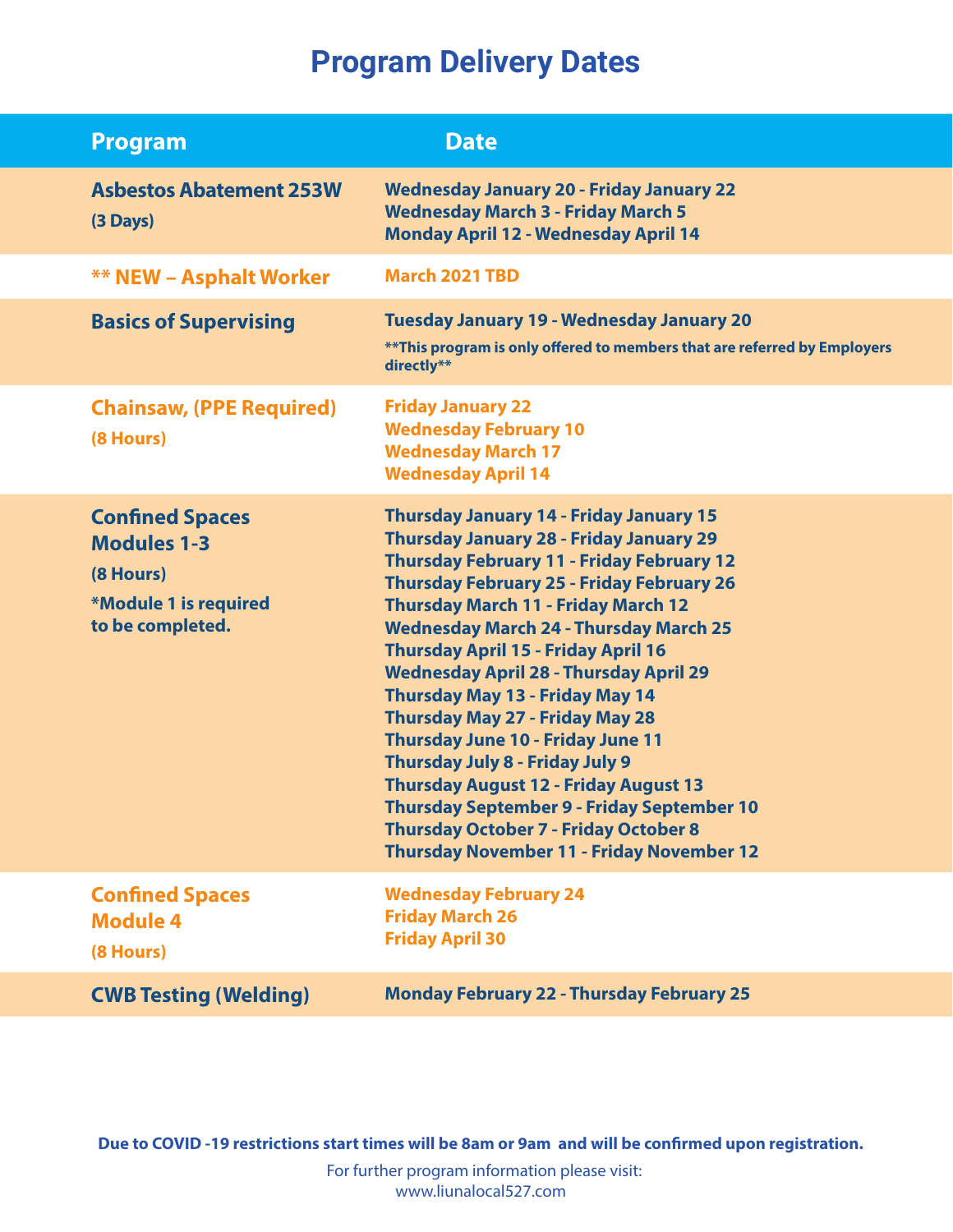| <b>Program</b>                                  | <b>Date</b>                                                                                                                                                                                                                                                                                                                                                                                                                                                                                                                                                                                                                                                                                         |
|-------------------------------------------------|-----------------------------------------------------------------------------------------------------------------------------------------------------------------------------------------------------------------------------------------------------------------------------------------------------------------------------------------------------------------------------------------------------------------------------------------------------------------------------------------------------------------------------------------------------------------------------------------------------------------------------------------------------------------------------------------------------|
| <b>Electrical Safety Awareness</b><br>(8 Hours) | <b>Wednesday January 13</b><br><b>Monday January 25</b><br><b>Tuesday February 2</b><br><b>Wednesday February 17</b><br><b>Wednesday March 10</b><br><b>Wednesday March 31</b><br><b>Thursday April 8</b>                                                                                                                                                                                                                                                                                                                                                                                                                                                                                           |
| <b>First Aid &amp; CPR</b><br>$(2$ Days)        | <b>Wednesday January 6 - Thursday January 7</b><br><b>Monday January 18 - Tuesday January 19</b><br><b>Monday March 8 - Tuesday March 9</b><br><b>Thursday March 11 - Friday March 12</b><br><b>Monday March 29 - Tuesday March 30</b><br>Tuesday April 6 - Wednesday April 7<br><b>Monday April 19 - Tuesday April 20</b><br><b>Monday May 3 - Tuesday May 4</b><br><b>Monday May 17 - Tuesday May 18</b><br><b>Monday June 7 - Tuesday June 8</b><br><b>Monday July 5 - Tuesday July 6</b><br><b>Monday August 9 - Tuesday August 10</b><br><b>Tuesday September 7 - Wednesday September 8</b><br><b>Tuesday October 5 - Wednesday October 6</b><br><b>Monday November 8 - Tuesday November 9</b> |
| <b>Forklift, (PPE Required)</b><br>(8 Hours)    | <b>Wednesday January 27</b><br><b>Thursday February 4</b><br><b>Saturday February 6</b><br><b>Monday March 15</b><br><b>Thursday April 8</b><br><b>Tuesday May 11</b>                                                                                                                                                                                                                                                                                                                                                                                                                                                                                                                               |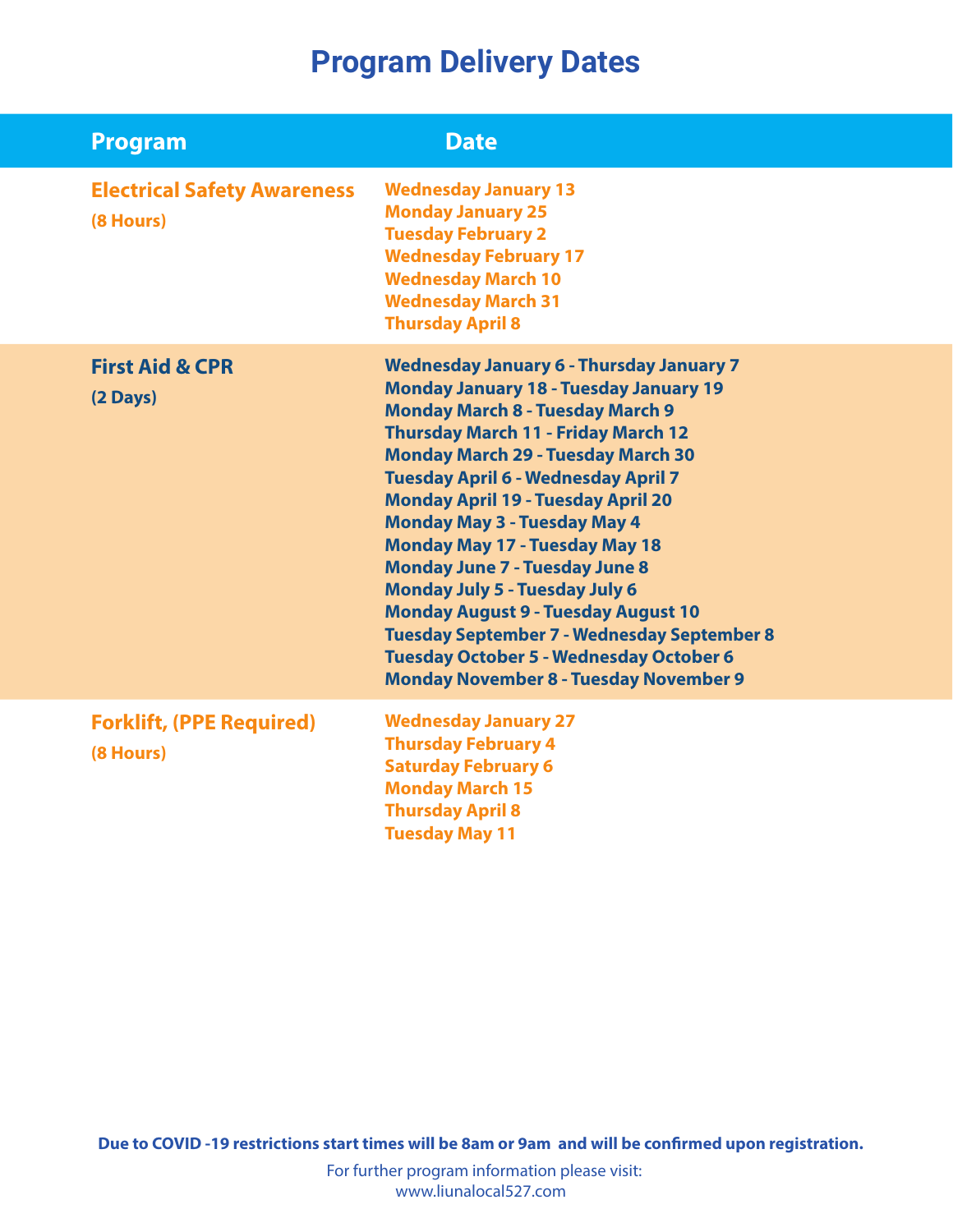| <b>Program</b>                                                 | <b>Date</b>                                                                                                                                                                                                                                                                                                                                                                                                                                                                                                                                                                                                                                                                                                                    |
|----------------------------------------------------------------|--------------------------------------------------------------------------------------------------------------------------------------------------------------------------------------------------------------------------------------------------------------------------------------------------------------------------------------------------------------------------------------------------------------------------------------------------------------------------------------------------------------------------------------------------------------------------------------------------------------------------------------------------------------------------------------------------------------------------------|
| <b>Hoisting &amp; Rigging</b><br>$(2 \text{ Days})$            | <b>Wednesday January 6 - Thursday January 7</b><br><b>Monday January 18 - Tuesday January 19</b><br><b>Monday February 8 - Tuesday February 9</b><br><b>Monday February 22 - Tuesday February 23</b><br><b>Monday March 15 - Tuesday March 16</b><br><b>Monday March 29 - Tuesday March 30</b><br><b>Tuesday April 6 - Wednesday April 7</b><br><b>Monday April 19 - Tuesday April 20</b><br><b>Tuesday May 4 - Wednesday May 5</b><br><b>Tuesday May 18 - Wednesday May 19</b><br><b>Monday June 14 - Tuesday June 15</b><br><b>Monday July 19 - Tuesday July 20</b><br><b>Monday September 13 - Tuesday September 14</b><br><b>Monday October 18 - Tuesday October 19</b><br><b>Monday November 15 - Tuesday November 16</b> |
| <b>** NEW - Introduction to</b><br><b>Cutting &amp; Coring</b> | <b>Monday March 8 - Tuesday March 9</b>                                                                                                                                                                                                                                                                                                                                                                                                                                                                                                                                                                                                                                                                                        |
| <b>Line &amp; Grade</b><br>(5 Days)                            | <b>Monday March 22 - Friday March 26</b><br><b>Monday April 12 - Friday April 16</b>                                                                                                                                                                                                                                                                                                                                                                                                                                                                                                                                                                                                                                           |
| <b>Mini-Ex, (PPE Required)</b><br>(8 Hours)                    | <b>Monday January 11</b><br><b>Wednesday January 27</b><br><b>Saturday February 6</b><br><b>Wednesday February 17</b><br><b>Wednesday March 17</b><br><b>Saturday March 27</b><br><b>Tuesday March 30</b><br><b>Tuesday April 6</b><br><b>Monday April 26</b><br><b>Thursday May 20</b><br><b>Wednesday June 16</b><br><b>Wednesday July 14</b><br><b>Wednesday August 11</b><br><b>Wednesday September 8</b><br><b>Wednesday October 27</b><br><b>Wednesday November 17</b>                                                                                                                                                                                                                                                   |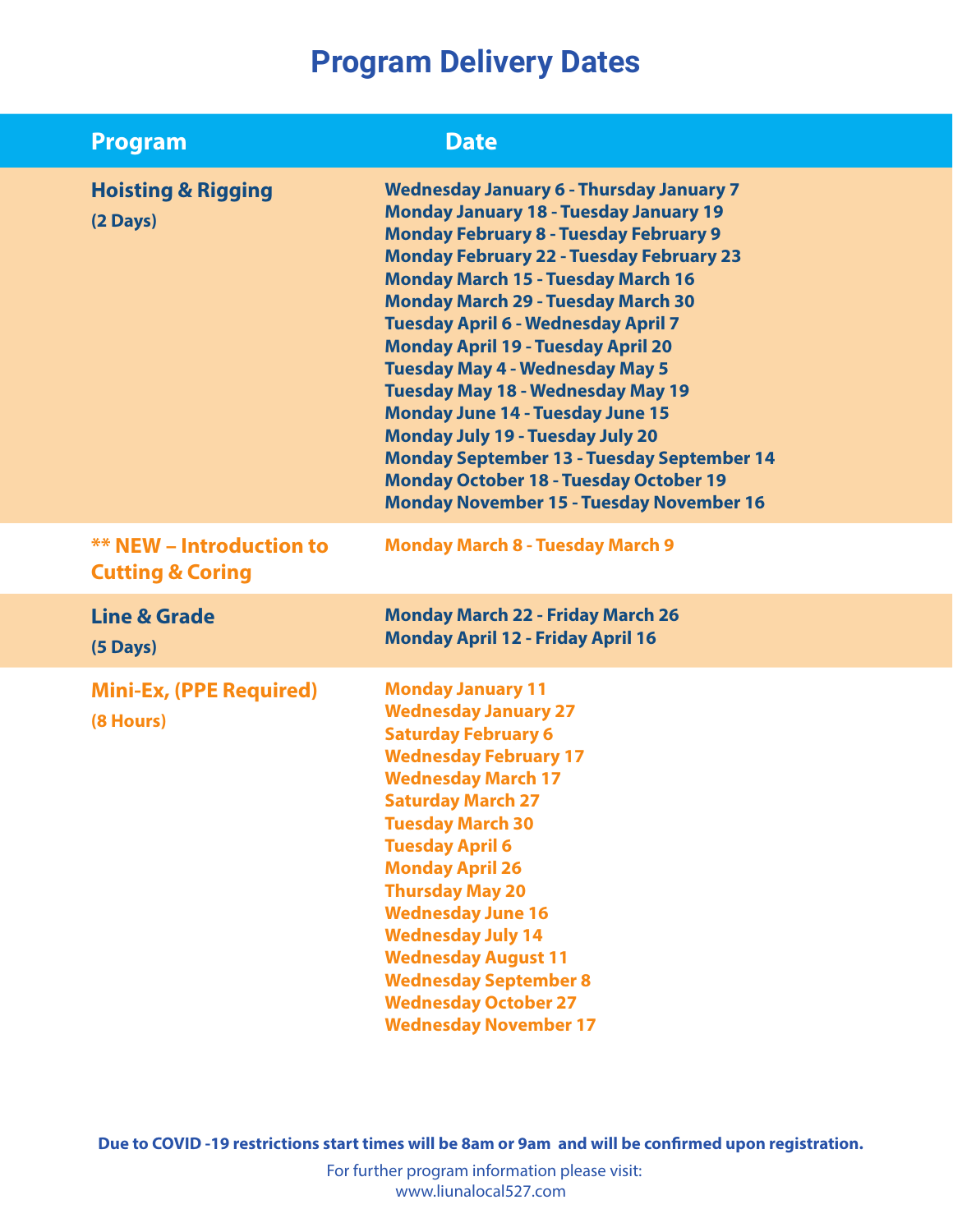| <b>Program</b>                                                          | <b>Date</b>                                                                                                                                                                                                                                                                                                                                                                                                                                       |
|-------------------------------------------------------------------------|---------------------------------------------------------------------------------------------------------------------------------------------------------------------------------------------------------------------------------------------------------------------------------------------------------------------------------------------------------------------------------------------------------------------------------------------------|
| <b>Overhead Crane</b><br>(PPE Required)<br>(8 Hours)                    | <b>Wednesday January 20</b><br><b>Tuesday February 16</b><br><b>Saturday February 27</b><br><b>Thursday March 18</b><br><b>Tuesday April 13</b><br><b>Friday May 21</b>                                                                                                                                                                                                                                                                           |
| <b>Propane, (PPE Required)</b><br>(5 Hours)                             | <b>Monday January 4</b><br><b>Monday January 18</b><br><b>Monday February 1</b><br><b>Tuesday February 16</b><br><b>Monday March 1</b><br><b>Friday October 1</b><br><b>Friday October 22</b><br><b>Friday November 5</b><br><b>Friday November 19</b>                                                                                                                                                                                            |
| <b>Quick Cut Safety</b><br>(PPE Required)<br>(8 Hours)                  | <b>Tuesday January 12</b><br><b>Wednesday February 3</b>                                                                                                                                                                                                                                                                                                                                                                                          |
| <b>Sandblasting</b><br>(PPE Required)<br>$(2 \text{ Days})$             | <b>Tuesday March 30 - Wednesday March 31</b>                                                                                                                                                                                                                                                                                                                                                                                                      |
| <b>Scissorlift &amp; Aerial Man Lift</b><br>(PPE Required)<br>(8 Hours) | <b>Saturday January 9</b><br><b>Wednesday January 20</b><br><b>Wednesday February 10</b><br><b>Saturday February 27</b><br><b>Wednesday March 10</b><br><b>Wednesday March 31</b><br><b>Monday April 12</b><br><b>Friday April 23</b><br><b>Tuesday May 25</b><br><b>Wednesday June 23</b><br><b>Wednesday July 21</b><br><b>Wednesday August 18</b><br><b>Wednesday September 1</b><br><b>Wednesday October 6</b><br><b>Wednesday November 3</b> |

**Due to COVID -19 restrictions start times will be 8am or 9am and will be confirmed upon registration.**

 For further program information please visit: www.liunalocal527.com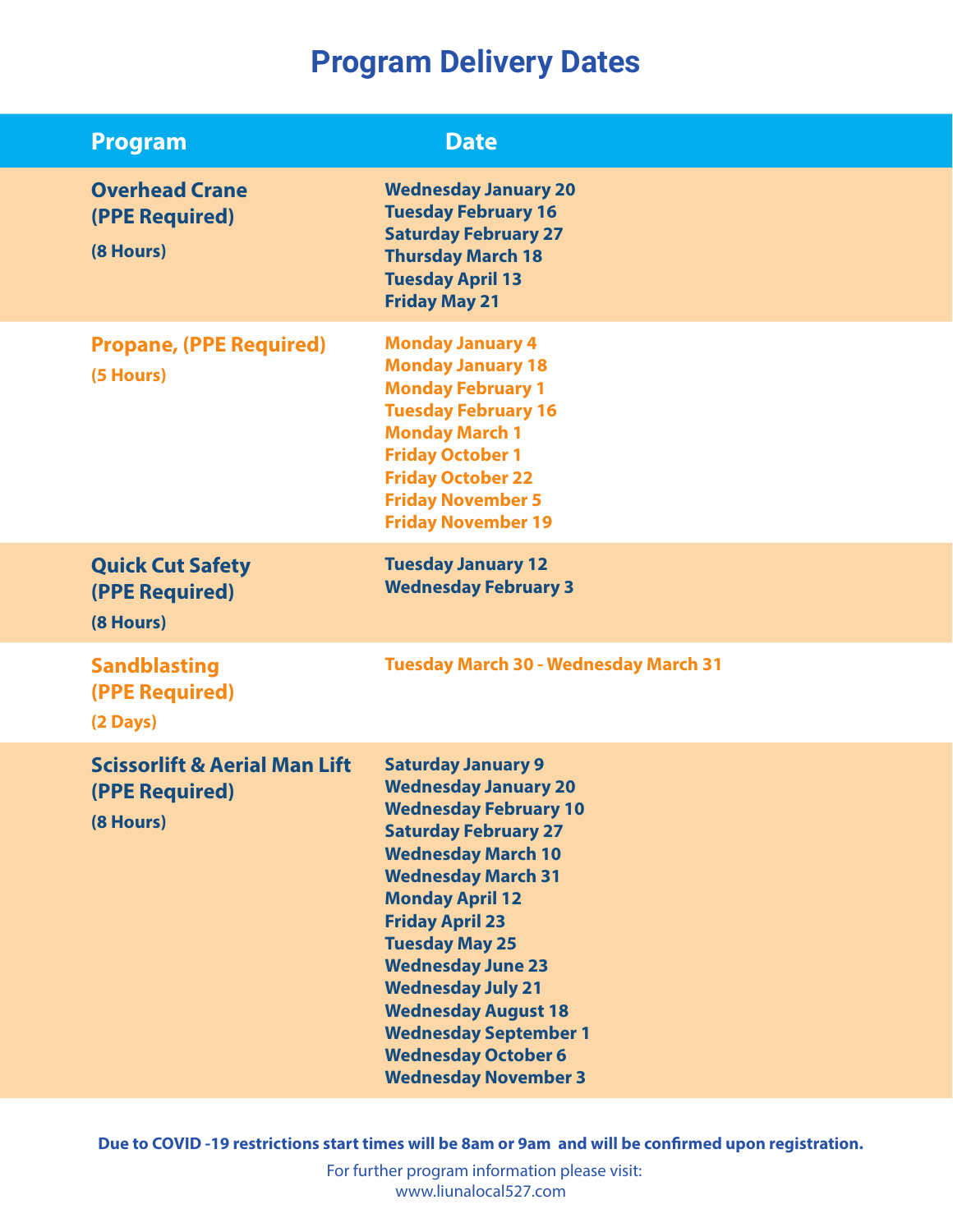| <b>Program</b>                                           | <b>Date</b>                                                                                                                                                                                                                                                                                                                                                                                                                                                                |
|----------------------------------------------------------|----------------------------------------------------------------------------------------------------------------------------------------------------------------------------------------------------------------------------------------------------------------------------------------------------------------------------------------------------------------------------------------------------------------------------------------------------------------------------|
| <b>Skidsteer (PPE Required)</b><br>(8 Hours)             | <b>Wednesday January 13</b><br><b>Saturday January 23</b><br><b>Wednesday February 3</b><br><b>Thursday February 18</b><br><b>Tuesday March 2</b><br><b>Saturday March 13</b><br><b>Monday March 22</b><br><b>Wednesday April 7</b><br><b>Tuesday April 27</b><br><b>Thursday May 6</b><br><b>Wednesday June 9</b><br><b>Wednesday July 7</b><br><b>Wednesday August 4</b><br><b>Wednesday September 15</b><br><b>Wednesday October 13</b><br><b>Wednesday November 10</b> |
| <b>Swing Stage - User</b><br>(PPE Required)<br>(8 Hours) | <b>Friday January 8</b><br><b>Tuesday January 26</b><br><b>Tuesday February 2</b><br><b>Saturday March 27</b><br><b>Friday April 30</b><br><b>Tuesday July 13</b><br><b>Tuesday August 24</b><br><b>Tuesday September 21</b><br><b>Tuesday October 26</b>                                                                                                                                                                                                                  |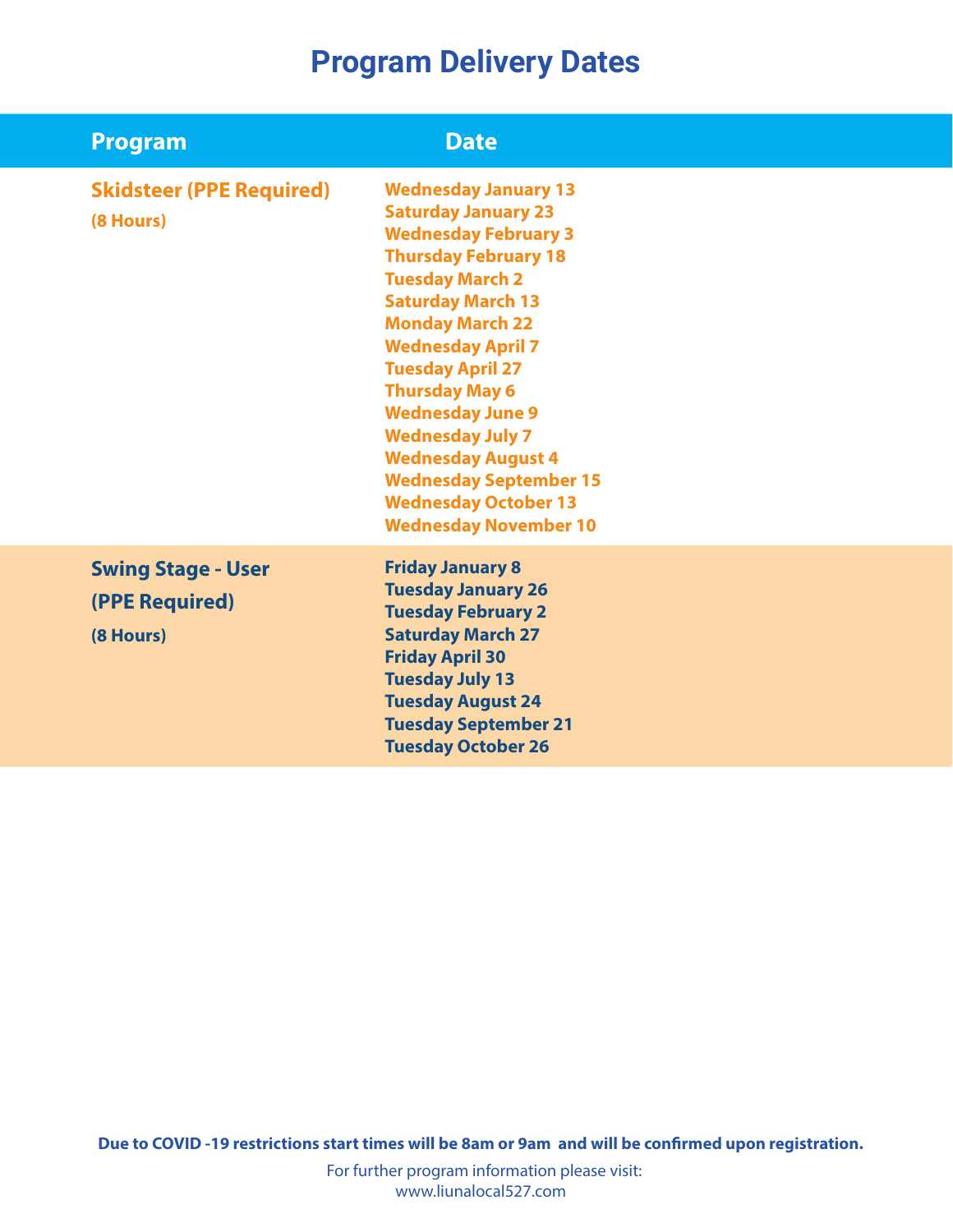| <b>Program</b>                                                  | <b>Date</b>                                                                                                                                                                                                                                                                                                                                                                                                                                                             |
|-----------------------------------------------------------------|-------------------------------------------------------------------------------------------------------------------------------------------------------------------------------------------------------------------------------------------------------------------------------------------------------------------------------------------------------------------------------------------------------------------------------------------------------------------------|
| <b>Telescopic Forklift,</b><br>(PPE Required)<br>$(1$ Day)      | <b>Saturday January 9</b><br><b>Friday January 29</b><br><b>Friday February 5</b><br><b>Friday February 19</b><br><b>Wednesday March 3</b><br><b>Saturday March 13</b><br><b>Tuesday March 23</b><br><b>Friday April 9</b><br><b>Wednesday April 28</b><br><b>Wednesday May 12</b><br><b>Wednesday June 2</b><br><b>Wednesday July 28</b><br><b>Wednesday August 25</b><br><b>Wednesday September 22</b><br><b>Wednesday October 20</b><br><b>Wednesday November 24</b> |
| <b>Traffic Control Person</b><br>(5 Hours)                      | <b>Thursday January 28</b><br><b>Tuesday February 23</b><br><b>Wednesday March 31</b><br><b>Friday April 9</b><br><b>Monday April 26</b><br><b>Monday May 10</b>                                                                                                                                                                                                                                                                                                        |
| <b>Transportation of</b><br><b>Dangerous Goods</b><br>(6 Hours) | <b>Tuesday January 5</b><br><b>Wednesday January 27</b><br><b>Wednesday February 24</b><br><b>Thursday April 15</b>                                                                                                                                                                                                                                                                                                                                                     |
| <b>Welding (PPE Required)</b><br>(7 Weeks)                      | <b>Monday January 4 - Friday February 26</b>                                                                                                                                                                                                                                                                                                                                                                                                                            |
| <b>WHMIS 2015/GHS</b><br>(3 Hours)                              | <b>Saturday January 23</b><br><b>Monday February 22</b><br><b>Monday April 12</b><br><b>Friday May 7</b><br>*Please be advised that WHMIS 2015 GHS can now be completed on line.<br>Please contact the Training Centre to obtain a PIN number to complete the<br>program 613-723-2141                                                                                                                                                                                   |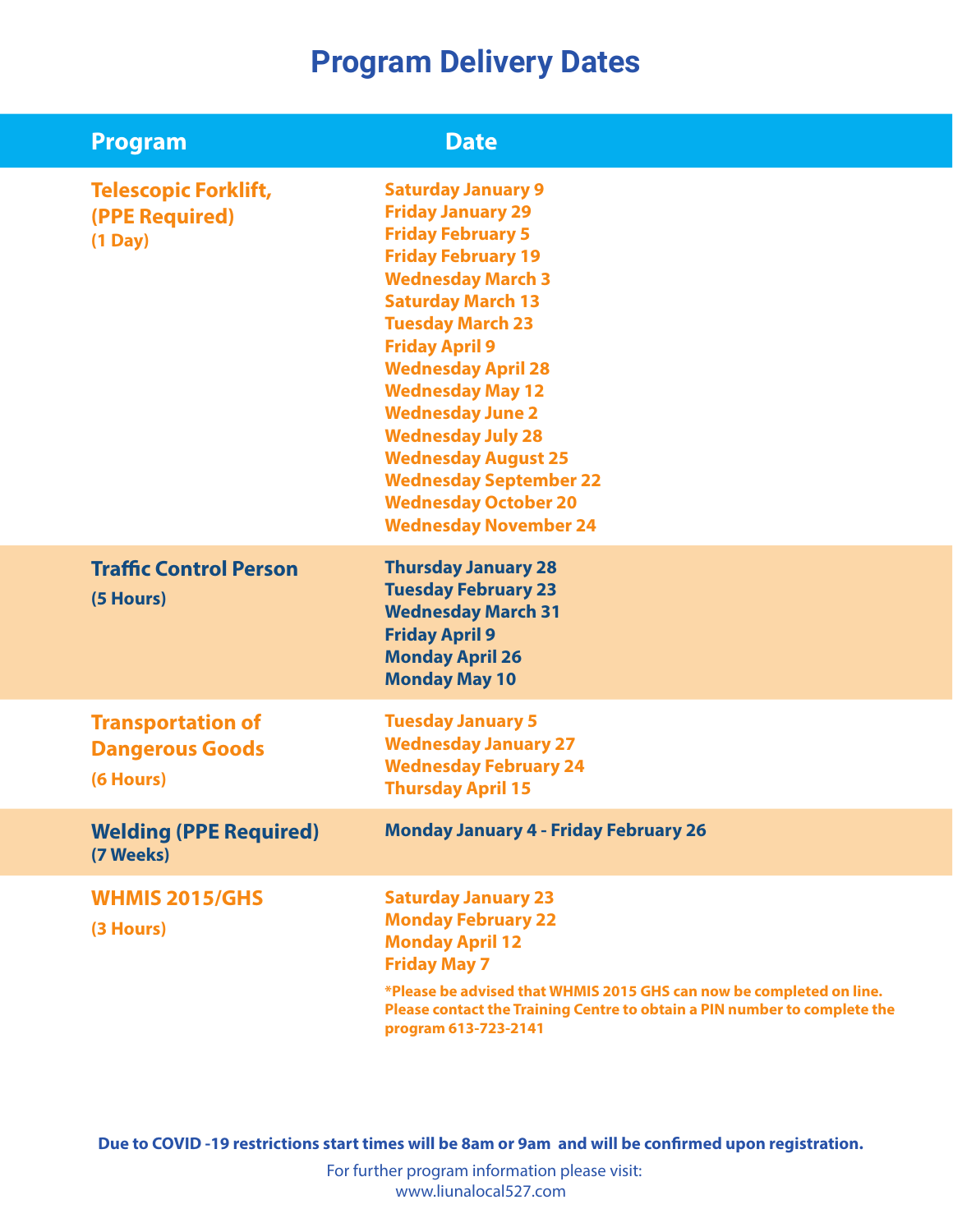#### **Program Date**

**Working at Heights (PPE Required)**

**(8 Hours) (Harness will be provided)** **Saturday January 9 Thursday January 14 Thursday January 21 Saturday January 23 Thursday January 28 Thursday February 4 Saturday February 6 Thursday February 11 Thursday February 18 Thursday February 25 Saturday February 27 Thursday March 4 Thursday March 11 Saturday March 13 Thursday March 18 Thursday March 25 Saturday March 27 Thursday April 8 Thursday April 15 Thursday April 22 Thursday April 29 Thursday May 6 Thursday May 13 Thursday May 20 Thursday May 27**

**\*Starting Thursday June 3 working at heights will be offered every Thursday up until the end of the year**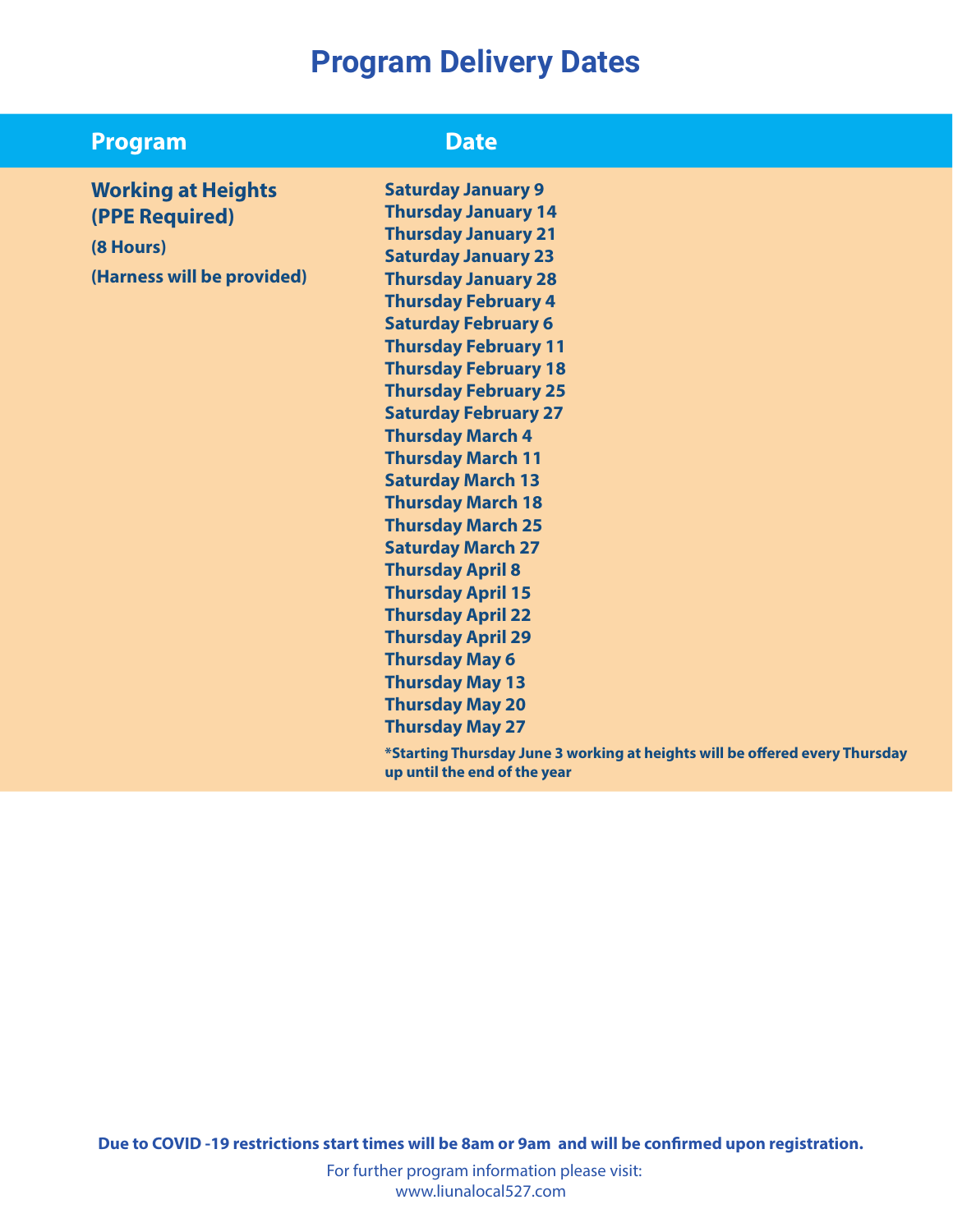| <b>Program</b>                   | <b>Date</b>                                                                                                 |
|----------------------------------|-------------------------------------------------------------------------------------------------------------|
| <b>Working at Heights Update</b> | <b>Friday January 8</b>                                                                                     |
| (PPE Required)                   | <b>Saturday January 9</b>                                                                                   |
|                                  | <b>Friday January 15</b>                                                                                    |
| (4 Hours)                        | <b>Friday January 22</b>                                                                                    |
| (Harness will be provided)       | <b>Saturday January 23</b>                                                                                  |
|                                  | <b>Friday January 29</b>                                                                                    |
|                                  | <b>Friday February 5</b>                                                                                    |
|                                  | <b>Saturday February 6</b>                                                                                  |
|                                  | <b>Friday February 12</b>                                                                                   |
|                                  | <b>Friday February 19</b>                                                                                   |
|                                  | <b>Friday February 26</b>                                                                                   |
|                                  | <b>Saturday February 27</b>                                                                                 |
|                                  | <b>Friday March 5</b>                                                                                       |
|                                  | <b>Friday March 12</b>                                                                                      |
|                                  | <b>Saturday March 13</b>                                                                                    |
|                                  | <b>Friday March 19</b>                                                                                      |
|                                  | <b>Friday March 26</b>                                                                                      |
|                                  | <b>Saturday March 27</b>                                                                                    |
|                                  | <b>Friday April 9</b>                                                                                       |
|                                  | <b>Friday April 16</b>                                                                                      |
|                                  | <b>Friday April 23</b>                                                                                      |
|                                  | <b>Friday April 30</b>                                                                                      |
|                                  | <b>Friday May 7</b>                                                                                         |
|                                  | <b>Friday May 14</b>                                                                                        |
|                                  | <b>Friday May 21</b>                                                                                        |
|                                  | <b>Friday May 28</b>                                                                                        |
|                                  | *Starting Friday June 4 working at heights update will be offered every<br>Friday until the end of the year |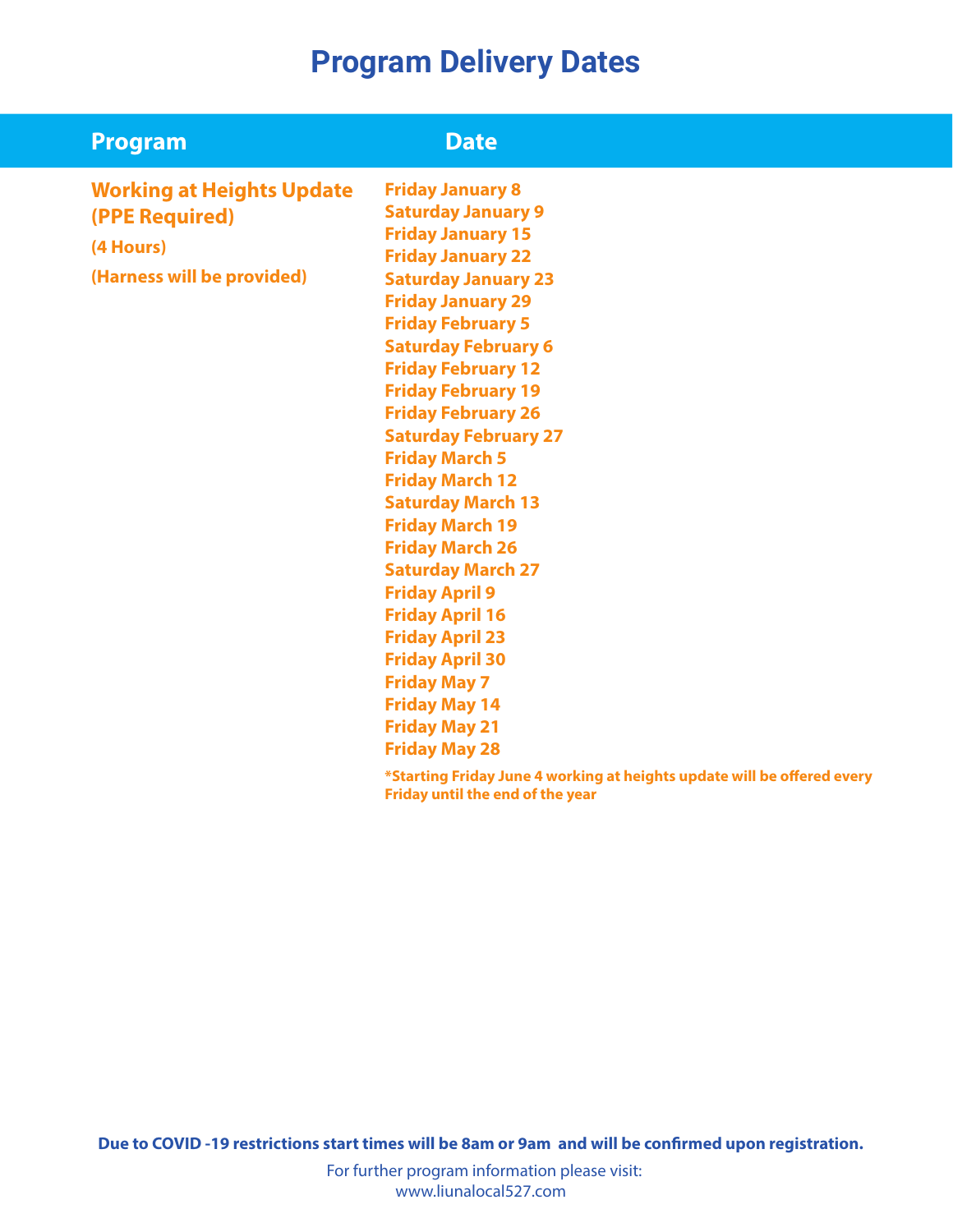**Location: Royal Canadian Legion Branch 297, 415 Second Street West, Cornwall, ON**

**WHMIS 2015/GHS – Monday March 29, 2021 – 8am**

**Working at Heights – Wednesday March 10, 2021 – 8am**

**Working at Heights Update – Wednesday March 17, 2021 – 8am**

**Working at Heights Update – Wednesday March 17, 2021 – 1pm**

#### **Programmes disponibles en Francais**

**SIMDUT 2015 GHS – Mercredi 24 mars, 2021** 

**Securite en Espace Clos Module 1-3 – Jeudi 18 mars - Vendredi 19 mars, 2021 Module 1: Sensibilisation Module 2: Analyse de l'air Module 3: Programme de protection respiratoire et test D'adequation**

**Veuillez noter que le SIMDUT 2015 GHS peut maintenant être rempli en ligne. Veuillez contacter le Centre de formation pour obtenir un NIP afin de compléter le programme 613-723-2141**

**System de Protection contre les chutes – Jeudi 25 mars, 2021 (8 heures) (Equipment de la protection individuelle requis)**

**System de Protection contre les chutes (Update) – Vendredi 26 mars, 2021 (4 heures) (Equipment de la protection individuelle requis)**

#### **Construction Craft Worker Apprenticeship (CCW 450A)**

**Construction Craft Worker - Level 2 – Monday January 4 - Friday March 5, 2021** 

**Construction Craft Worker - Level 1 – Monday February 1 - Friday March 26, 2021** 

**Construction Craft Worker - Level 2 - EXAM PREP – Monday March 1 - Friday March 5, 2021** 

**Construction Craft Worker - Level 1 – Monday April 5 - Friday May 28, 2021** 

**Construction Craft Worker - Level 1 – Monday June 7 - Friday July 30, 2021**

**Due to COVID -19 restrictions start times will be 8am or 9am and will be confirmed upon registration.**

 For further program information please visit: www.liunalocal527.com